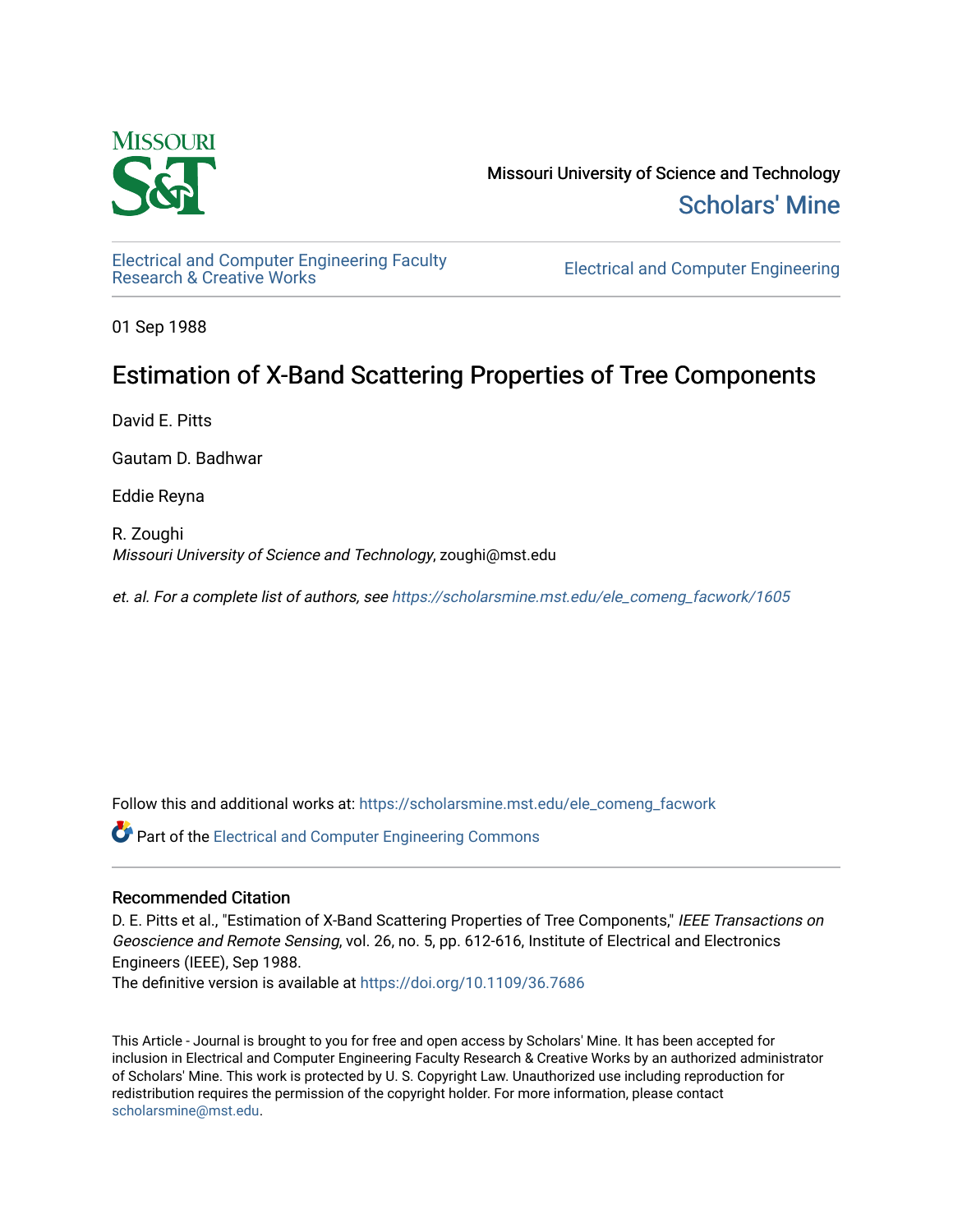# Estimation of X-Band Scattering Properties of Tree **Components**

DAVID E. PITTS, MEMBER, IEEE, GAUTAM D. BADHWAR, EDDIE REYNA, REZA ZOUGHI, LIN-KIM wu, MEMBER, IEEE, AND RICHARD K. MOORE

**Abstract-An X-band FM-CW very fine range resolution scatterometer was used to acquire backscattering data for individual branches for a number of tree species. Using a model to describe the scattering**  source function,  $d\sigma/dR = f(\eta, \kappa)$ , and an experimental procedure for selected removal of plant parts, allows the estimation of  $\eta$ , the volume **backscatter coefficient, and** *K,* **the volume extinction coefficient. It is found that 1) leaves are strong attenuators as well as scatterers, 2) the**  albedo,  $\omega = \frac{\eta}{k}$ , at a given angle of incidence, is nearly independent **of the tree type, 3) the tree limbs are good attenuators but rather poor scatterers, and 4) the albedo changes as a function of the angle of incidence and for deciduous trees is also a function of the season.** 

#### I. INTRODUCTION

**FOR MORE THAN three decades the focus of micro-** wave measurements on vegetation has been primarily on determining the backscattering coefficient  $\sigma^{\circ}$  [1]. Recent new theories [2] of microwave backscattering require a more complete knowledge of the sources within the vegetative canopy that contribute to the backscattered power for their validation. A deeper understanding of the sources of backscattering would also lead to better interpretation of SIR/SAR images. Graf and Rode [3] were the first to use a pulsed radar to study a solitary fir tree to identify the scattering centers. Ulaby *et al.* [4] used a defoliation technique to determine the scattering centers of a row crop. This technique, however, cannot be effectively used in forest canopies, the study of which is gaining emphasis due to the importance of global geochemical cycles, forest damage due to acid rain, pollution, and general deforestation. Because of this increased interest, a number of new measurements using FM-CW radar systems at X-, C-, and L-band have now been reported (Zoughi *et al.*  [5], [6], Wu, *et al.* [7], Pitts *et al.* [8], Paris [9], Wu [lo], and Sieber [ll]). Although the quality of the data collected in most of these measurements has been high, most of these studies have been qualitative.

Recently, Paris [9] and Pitts *et al.* **[8]** have developed analytical methods to extract the biophysical characteristics of plum and peach trees and aspen canopies, respec-

IEEE Log Number 8821443.

tively, at C-band frequency. The underlying ideas behind these approaches are somewhat similar but differ significantly in their implementation. The technique used by Paris [9] allows a calculation of only the attenuation properties but can be modified to calculate the backscattering coefficient also. Pitts *et al.* **[8]** developed an analytic model to describe the backscattering cross section per unit range as a function of slant range when a plane wave penetrates a homogeneous vegetation canopy. The measurement data are inverted using this model to extract the biophysical properties.

This paper presents an analysis of the X-band data collected by Zoughi *et al.* [6] using the model developed by Pitts *et al.* [8] to calculate the volume extinction and backscattering properties of the components of various tree species.

#### II. DATA COLLECTION

A very-fine resolution FM-CW radar scatterometer operating at 10 Ghz was used to study the backscattering properties of individual branches of pine, pin oak, American sycamore, sugar maple, walnut, and creeping juniper. The details of data collection are given in [5] while the radar scatterometer and its properties are given in detail in the paper by Zoughi *et al.* [6]. For the purpose of this paper it is sufficient to note that the system has a range resolution of 11 cm and a beam radius of **8** cm at a target range of 4 m. The system is thus ideal for studying the properties of canopy components. Measurements were made in succession with the intact branch, removing leaves from the branch, removing small twigs, petioles, and then the main stem. All of the measurements were taken with VV polarization at 30 and 50 degree beam incidence angle with respect to the ground. Each measurement represents a mean of 10 independent data samples. Data were acquired in August 1984 and again in October 1984.

[Fig. 1](#page-2-0) shows a plot of the volume backscattering coefficient (total scattering cross section per unit volume) as a function of slant range for pin oak at 50-degree incidence angle. The ordinate is expressed in units of decibel referred to 1 mW (i.e., the power is in milliwatts expressed in units of decibel). Two components are clearly seen. The first component, the main peak to the left, is due to vegetation and the second peak is due to the return from the ground.

0196-2892/88/0900-0612\$01.00 © 1988 IEEE

Manuscript received June **15,** 1987; revised February 24, 1988.

**D.** E. Pitts and G. **D.** Badhwar are with the NASA Johnson Space Center, Houston, TX 77508.

E. Reyna is with Lockheed EMSCO, Houston, TX 77058.

R. Zough, L. K. Wu, and R. K. Moore are with the Radar Systems Laboratory, University of Kansas Center For Research, Lawrence, KS 66045.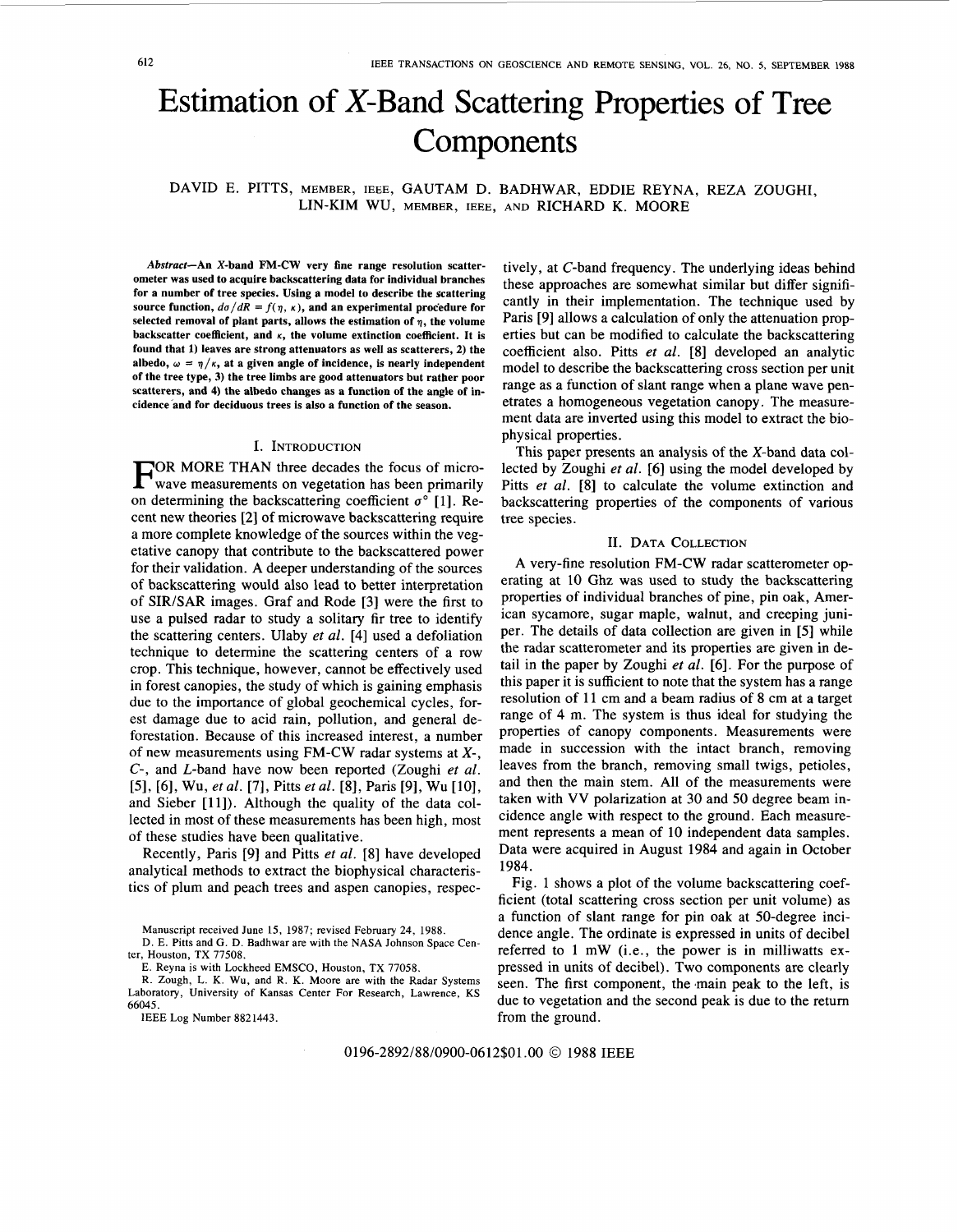<span id="page-2-0"></span>

**Fig. 1. Power returned (in decibels referred to 1** mW) **versus range** from **an intact Pinoak branch in August at** *50* **degree angle** of **incidence.** 

The radar equation is used to convert decibels referred to **1** mW to radar cross section in square meters.

$$
\sigma(m^2) = \frac{P_r(4\pi)^3 R^4}{P_r G_r G_r \lambda^2}
$$

where  $P_r$  is the power received in milliwatts (10 exp  $(x/10)$ , x is decibels referred to 1 mW received,  $P_t$  is power transmitted in milliwatts  $(10 \exp (19/10))$  since power transmitted is 19 dbm),  $\lambda$  is  $3.0 \times 10^{-2}$  m for the X-band source, and  $G_r = G_t = 10 \exp (36/10)$  since the antenna gain is **36** db. If one converts these data to the total scattering cross section per unit range,  $d\sigma/dR$ , and plots the data in units of square meter per meter as a function of range, the peaks appear to be sharp and very well separated. The data were visually examined and data past the minimum between the two peaks were rejected to exclude the ground. It is these data that have been used to estimate the volume attenuation and backscattering of the components of vegetation.

#### 111. **ANALYSIS**

In an earlier paper Pitts et *al.* **[8]** developed a source distribution function, defined as the contribution  $d\sigma$  to the total backscattering cross section from an element of range  $dR$  at  $R$ , for a plane wave incident on a homogeneous, plane top, semi-infinite deep canopy. This result is given by

$$
\frac{d\sigma}{dR} = 2\eta e^{-2\kappa (R-R_0-r\tan\theta)} \int_{-r}^{x \max} \sqrt{r^2 - x^2} e^{2\kappa x \tan\theta} dx
$$
 (1)

where *x* max =  $(R - R_0)/\tan \theta - r$  for  $r < R_0 + 2r \tan \theta$  $\theta$  and *x* max = *r* otherwise.  $R_0$  is the beam entrance range, *r* is the beam radius, and  $\theta$  is the incidence angle measured from the nadir. The parameters  $\eta$  and  $\kappa$  are the volume backscattering and volume attenuation coefficients in units of square meter per cubic meter. The observed data



Fig. 2.  $d\sigma/dR$  versus range for an intact Pinoak branch in August at 50 **degree angle of incidence.** 



**Fig. 3. A fit of the model of (1) to the Pinoak intact branch data (50 degrees August). The solid line is the best fit line to the data points (diamonds).** 

(Fig. 2) are fitted to (1) plus a noise term by minimizing the mean square error between the calculated  $d\sigma/dR$  from (1) and the observed  $d\sigma/dR$ , using a modification of a technique due to Tyapkin [12]. This provides an objective estimate of the four parameters,  $\eta$ ,  $\kappa$ ,  $R_0$ , and noise and their associated errors. Fig. **3** is a graph of observed data fitted by (1). The squares are observed data points and the solid line is the fitted curve. In the case of sugar maple, sycamore, and creeping juniper the vegetative part of the data clearly showed two or more peaks, indicating the presence of multiple backscatter sources. Equation **(1)** was then modified to add a second source with a new set of  $\eta$ ,  $\kappa$ , and  $R_0$ . Thus, the model has seven free parameters (see Pitts *et al.* [8]). Fig. 4 shows an example of this fit for the case of juniper. The fit of the model to the observed data is qualitatively good.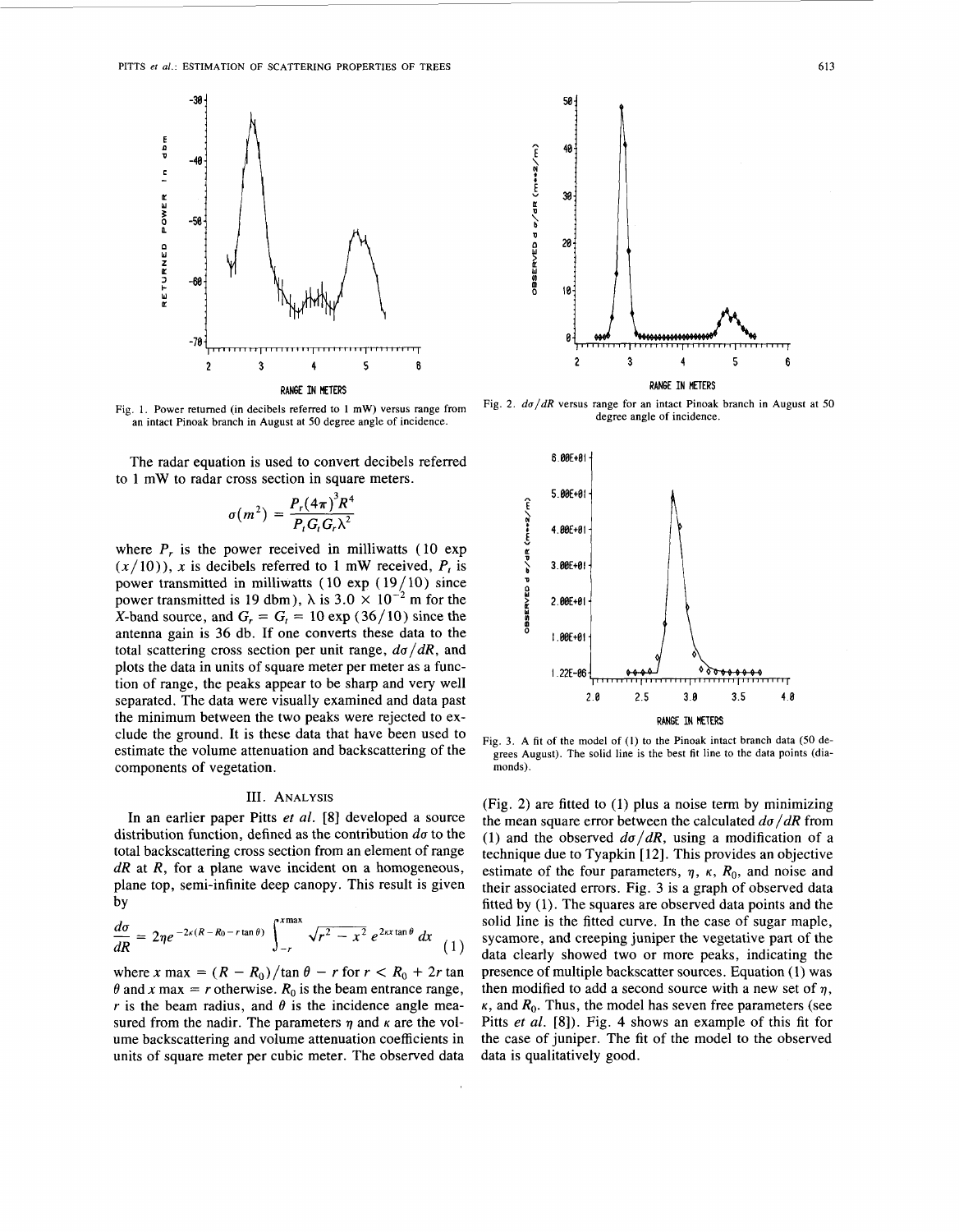

**Fig. 4. A fit of the two component model to the Juniper data at 50 degrees in August. The two component model is a slight modification of** (1) **in which** a **second source term is added (see [8]).** 

#### **IV. RESULTS**

Table I gives the results of the volume attenuation coefficient  $\kappa$ , the volume backscattering coefficient  $\eta$ , and their associated errors  $\sigma_k$  and  $\sigma_{\eta}$ , for each tree type at incidence angles of 30 and 50 degrees. Although these incidence angles were measured with respect to the ground, it has been assumed that these angles are also with respect to the tree branches. This implies that the tree branches are horizontal. No measurements of the branch angles were taken; however, since these were typically the lowest branches this assumption is likely to be reasonable. The value of  $n$  and  $\sigma$  are arbitrarily multiplied by a scale factor of  $10^7$ . It should be noted from this table that the volume extinction coefficient drops by about 30 percent and the scattering coefficient by an order of magnitude once the leaves or needles are removed. This shows leaves to be both strong attenuators and scatterers of this radiation. The leaf size of the deciduous trees is about 5-8 times the wavelength and thus no resonance is expected. An interesting way to look at these data is to make a scatter plot of  $\eta$  versus  $\kappa$  at a fixed angle of incidence and time of year. For a fixed value of albedo,  $\omega = \eta / \kappa$ , independent of branch type, this should be **a** straight line. Fig. *5* shows such a plot for the August data at 50 degrees. Within the uncertainty, this plot shows that the albedo **is** nearly independent of the type of branch. Fig. 6 is a plot, similar to that of Fig. *5,* at **30** degree angle of incidence. The branches used in this set are not necessarily those used in Fig. *5.* This graph shows again that the albedo is approximately a constant, but the line is quite a bit steeper then at 50 degrees. This also shows that the albedo changes significantly as a function of angle. Two points, Juniper2 (B) and Juniperl (N) do not fall on this line. These points are derived from  $d\sigma/dR$  distributions with two peaks and show a different behavior because they are looking at different objects than the single peak  $d\sigma/dR$  distribution.

| <b>TABLE I</b>                                            |
|-----------------------------------------------------------|
| EXTINCTION AND SCATTERING PROPERTIES OF TREE BRANCHES--UV |
| <b>POLARIZATION</b>                                       |

| August (30 deg)               |                     |      |                   |                  |                                      |  |
|-------------------------------|---------------------|------|-------------------|------------------|--------------------------------------|--|
|                               |                     |      |                   |                  |                                      |  |
| Tree                          | Condition           | ĸ    | $\sigma_{\kappa}$ | $\eta \times 10$ | $\frac{7}{9}$ $\sigma_p \times 10^7$ |  |
| Pinoak                        | branch intact       | 4.57 | 0.49              | 7088             | 608                                  |  |
| Pinoak                        | rem leaves          | 3.85 | 0.71              | 3349             | 452                                  |  |
| Pinoak                        | rem 2 sm stems      | 2.56 | 0.56              | 2055             | 351                                  |  |
| Pinoak                        | rem 2 sm stems 4.37 |      | 1.13              | 3516             | 676                                  |  |
| Pinoak                        | branch intact       | 4.53 | 0.19              | 20143            | 582                                  |  |
| Pinoak                        | rem leaves          | 6.81 | 23.4              | 444              | 1154                                 |  |
| Pinoak                        | rem sm twigs        | 5.97 | 8.69              | 1074             | 1298                                 |  |
| Pinoak                        | rem sm stems        | 7.33 | 6.39              | 2493             | 1828                                 |  |
| Walnut                        | branch intact       | 4.34 | 1.29              | 5769             | 1339                                 |  |
| Walnut                        | rem leaves          | 3.33 | 1.99              | 1860             | 911                                  |  |
| Juniperl                      | spot 1              | 7.11 | 9.89              | 1072             | 1311                                 |  |
| Juniper2                      | spot 1              | 6.32 | 2.86              | 3967             | 1340                                 |  |
| Juniper                       | spot 2              | 3.09 | 1.14              | 1593             | 505                                  |  |
| Juniper                       | spot 3              | 3.33 | 0.70              | 2758             | 394                                  |  |
| Juniper                       | spot 4              | 4.58 | 0.61              | 5817             | 624                                  |  |
| Juniper                       | spot 5              | 2.92 | 0.62              | 2902             | 444                                  |  |
| August (50 deg)               |                     |      |                   |                  |                                      |  |
| Pinoak                        | branch intact       | 6.05 | 3.83              | 11192            | 7841                                 |  |
| Pinoak                        | rem leaves          | 4.53 | 31.0              | 224              | 984                                  |  |
| Pinoak                        | rem sm twigs        | 7.13 | 387.              | 46               | 2368                                 |  |
| Pinoak                        | rem sm stems        | 3.98 | 273.              | 16               | 872                                  |  |
| Sugar Maple                   | branch only         | 3.69 | 9.61              | 2346             | 2944                                 |  |
| Sugar Maple2 branch only      |                     | 5.90 | 5.44              | 4531             | 1881                                 |  |
| Sugar Maple                   | rem sm twigs        | 9.27 | 72.4              | 1308             | 8546                                 |  |
| Sugar Maplel                  | rem fruits          | 2.21 | 19.3              | 138              | 685                                  |  |
| Sugar Maple2 rem fruits       |                     | 8.49 | 57.0              | 558              | 3029                                 |  |
| Sycamorel                     | branch only         | 2.29 | 2.14              | 1473             | 876                                  |  |
| Sycamore2                     | branch only         | 6.06 | 4.37              | 4131             | 2058                                 |  |
| Sycamore                      | rem leaves          | 5.46 | 4.32              | 3540             | 2190                                 |  |
| Walnut                        | branch intact       | 5.20 | 3.01              | 18473            | 725                                  |  |
| Walnut                        | rem leaves          | 6.51 | 33.9              | 304              | 1185                                 |  |
| Walnut                        | rem sm twigs        | 10.3 | 44.1              | 523              | 1656                                 |  |
| Juniper                       | spot l              | 6.09 | 9.56              | 3627             | 4609                                 |  |
| Juniper                       | spot 2              | 3.07 | 1.14              | 1590             | 518                                  |  |
| Juniper                       | spot 3              | 3.04 | 1.31              | 3863             | 1228                                 |  |
| Juniper                       | spot 4              | 2.71 | 2.88              | 883              | 643                                  |  |
| Juniperl                      | spot 5              | 6.52 | 2.53              | 4862             | 1430                                 |  |
| <b>Juniper2</b>               | spot 5              | 15.3 | 19.6              | 4024             | 4602                                 |  |
| Pine                          | branch only         | 8.11 | 1.11              | 14880            | 1685                                 |  |
| Pine                          | rem 5 cones         | 4.78 | 1.58              | 3769             | 1035                                 |  |
| Pine                          | rem needles         | 5.52 | 8.82              | 747              | 905                                  |  |
| Pine                          | rem sm stems        | 4.52 | 18.3              | 257              | 785                                  |  |
| October (30 deg)              |                     |      |                   |                  |                                      |  |
| Pinoak                        | branch intact       | 5.05 | 6.48              | 1285             | 1339                                 |  |
| Pinoak                        | rem leaves          | 8.85 | 31.2              | 1178             | 3452                                 |  |
| Pinoak                        | rem sm twigs        | 3.09 | 9.27              | 319              | 696                                  |  |
| Pinoak                        | rem sm stems        | 7.88 | 31.3              | 910              | 3718                                 |  |
| $(50 \text{ deg})$<br>October |                     |      |                   |                  |                                      |  |
| Pinoak                        | branch intact       | 2.75 | 1.72              | 2063             | 1001                                 |  |
| Pinoak                        | rem leaves          | 5.71 | 16.3              | 957              | 2335                                 |  |
| Pinoak                        | rem sm twigs        | 4.48 | 7.06              | 831              | 1087                                 |  |
| Pinoak                        | rem sm stems        | 2.13 | 14,9              | 110              | 602                                  |  |

Fig. 7 shows the 50-degree data when the leaves were removed. It includes all cases in which not only the leaves but also the small stems and small branches have been removed. For a given branch type, the attenuation decreases by approximately 30 percent but the value of  $\eta$ decreases by a factor of 10, thus reinforcing the fact that the leaves are good scatterers. This is confirmed by examining the data from October when the leaves had fallen from the deciduous trees. It is again quite clear that the scattering coefficients drop off significantly, thus confirming the important role of leaves as both scatterers and attenuators. However, the values of the scattering coefficient  $\eta$  are unusually low compared to agricultural crop canopies. These values are also very low compared to canopy models of Eom and Fung [16].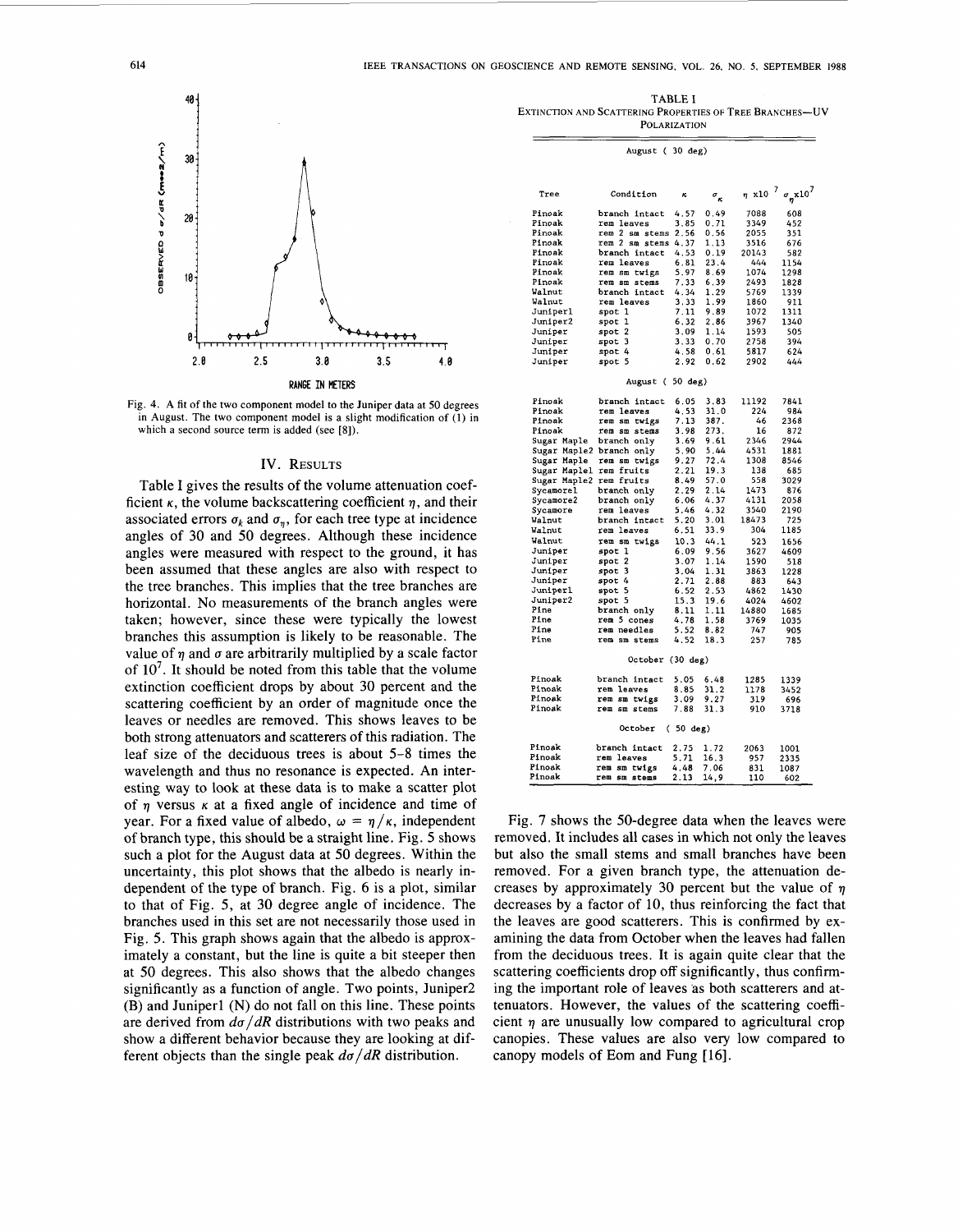

Fig. 5. A scatter plot of  $\eta$  and versus  $\kappa$ . Leaves intact,  $\theta = 50$  degrees in Aug. A line of constant albedo is shown for comparison with the data. The points far removed from the line are points in which the observed  $d\sigma/dR$  distribution had two peaks, indicating two different scattering sources.



Fig. 6. A scatter plot of  $\eta$  versus  $\kappa$ . Leaves intact,  $\theta = 30$  degrees in August. A line of constant albedo is included for comparison. Both outliers have a two peaked  $d\sigma/dR$ .

Fung [2] has reviewed a number of current theories of microwave scattering as applied to vegetation. However, these models apply to the canopy as a whole and not to a single branch. The model of Brown and Curry [13] was developed using the data of Stutzman *et al.* [14] and some forestry data on the fractional volume occupied by foliage, and fractional volume of moisture in wood [15]. Similarly, the model of Eom and Fung [16] is based on the single leaf scattering phase function but is extended to a canopy by using the doubling method. Thus, the low measured values compared to the models are due to the fact that models are not applicable to individual branches.

In the present experiment, the range resolution is 11 cm and the beam radius is 4 to 8 cm (depending on range). The leaves of the deciduous trees are between 7.5 and 10.6 cm in radius. Thus, on the average, the beam intercepts only one leaf in cross section. From the shape of the *da/dR* versus R curve (Fig. **Z),** it can be seen that the total branch thickness is less than approximately 0.5 m. Thus, these data do not represent canopy data. This might explain why the value of single scattering albedo is more





like that of a single leaf and so much lower than crop canopies at similar wavelength [17]. Thus, care must be exercised in comparing these values to those of a model canopy. These results should instead be used for single leaf or branches only.

#### V. CONCLUSIONS

Data from a very fine resolution X-band FM-CW radar on branches of various tree types have been analyzed to extract the two biophysical parameters of volume extinction and scattering coefficients. It is found that 1) leaves are both good attenuators as well as scatterers of X-band radiation, 2) the albedo from the branches with leaves changes significantly as a function of the incidence angle, 3) the albedo from these branches is significantly lower than the albedo observed in agricultural crop canopies, and 4) these results can be understood if one imagines that because of the very fine range and spatial resolution one is typically sampling a single leaf and not the branch or tree as a whole.

#### ACKNOWLEDGMENT

We would like to thank Professor A. Fung of the University of Texas at Arlington for discussions about the use of his canopy model and the results of this analysis.

#### **REFERENCES**

- [I] F. W. Ulaby, R. Moore, and A. K. Fung, *Microwave Remote Sensing: Acrive and Passive,* vol. **1.** New York: Addison-Wesley, 1981.
- [2] A. K. Fung, "A review of volume scatter theories for modeling ap-plications," *Radio Sci.,* vol. 17, pp. 1007-1017, 1982.
- [3] G. Graf and B. Rode, "Radar scattering from a solitary fir tree," in *Dig. Int. Geosci. Rem. Sens. Symp.* (Munich), 1982.
- **[4]** F. T. Ulaby *er al.,* "Review of approaches to the investigation of the scattering properties of material media," in *Dig. IGARSS* (Munich), TA-1, vol. **11,** pp. 1.1-1.5, 1982.
- *[5]* R. Zoughi, L. K. Wu, and R. K. Moore, "Identification of major backscattering sources in trees and shrubs at 10 **GHz,"** *Remote Sensing Environ.,* vol. 19, pp. 269-290, 1986.
- [6] -, "SOURCESCAT: a very-fine-resolution radar scatterometer,"
- *Microwave J.,* vol. 28, pp. 183-196, 1985. [7] L. K. Wu, R. K. Moore, **R.** Zoughi, F. T. Ulaby, and A. Afifi, "Preliminary results on the determination of the sources of scattering from